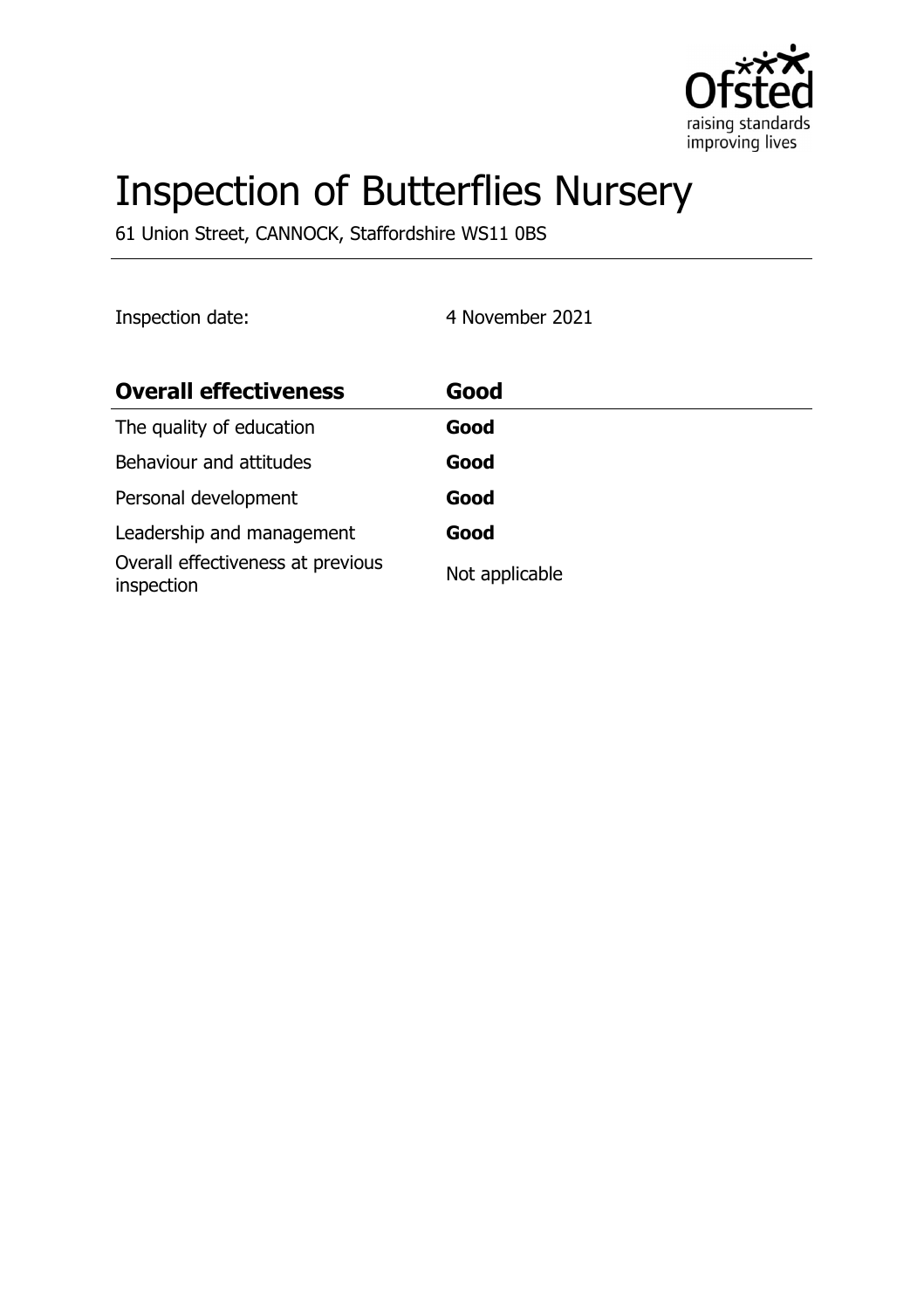

# **What is it like to attend this early years setting?**

#### **The provision is good**

Children are happy and free to explore their learning environment securely. Children of mixed ages play well together in a calm atmosphere. Older children are confident, they know the routine and what is expected of them. They demonstrate good behaviours and show kindness towards their peers. Children care about each other.

Younger children can confidently link sounds to objects. They know that a police car sounds a siren and what noise a sheep makes. Staff encourage children to copy sounds and echo these sounds back to them. Children smile and laugh when staff make farm noises and sing songs. They move their whole bodies in response to a song and they like to dance. Relationships between staff and children are respectful. Children are confident learners because of positive interactions. The curriculum design supports younger children to make choices and decisions based on what they need. Younger children care for their peers and assist them when they need a helping hand. Children are confident to express themselves through language and play.

Staff have high expectations for every child. They plan experiences to enhance children's curiosity and enthusiasm for learning. Older children test out ideas, tipping and pouring rice into the weighing scales. Children identify which side is heavier and use words, such as 'even', when the scales balance. Children practise turn-taking skills with their peers, giving each other time to problem solve and build confidence. They show high levels of engagement and excitement as they gasp with anticipation to see if the scales balance.

### **What does the early years setting do well and what does it need to do better?**

- $\blacksquare$  Leaders and managers carefully consider the needs of all children when deploying staff. They offer children one-to-one support to focus on needed skills children must acquire for good behaviour management. They act appropriately and assess the need for intervention. There are secure arrangements in place to support children with special educational needs and/or disabilities.
- $\blacksquare$  Relationships between staff and children are kind and caring. Children are curious and enjoy the experiences their key people create for them. Staff ensure that younger children lead their own learning experiences and learn at their own pace. Younger children look surprised after placing their hands into a tray of glitter. They are enthusiastic to share their experience with their peers, showing the glitter on their hands. However, at times, staff are too quick to do things for older children. Older children need more opportunities to develop their independence skills to help prepare them for their future learning.
- $\blacksquare$  Leaders and managers provide flexible childcare sessions, which consider the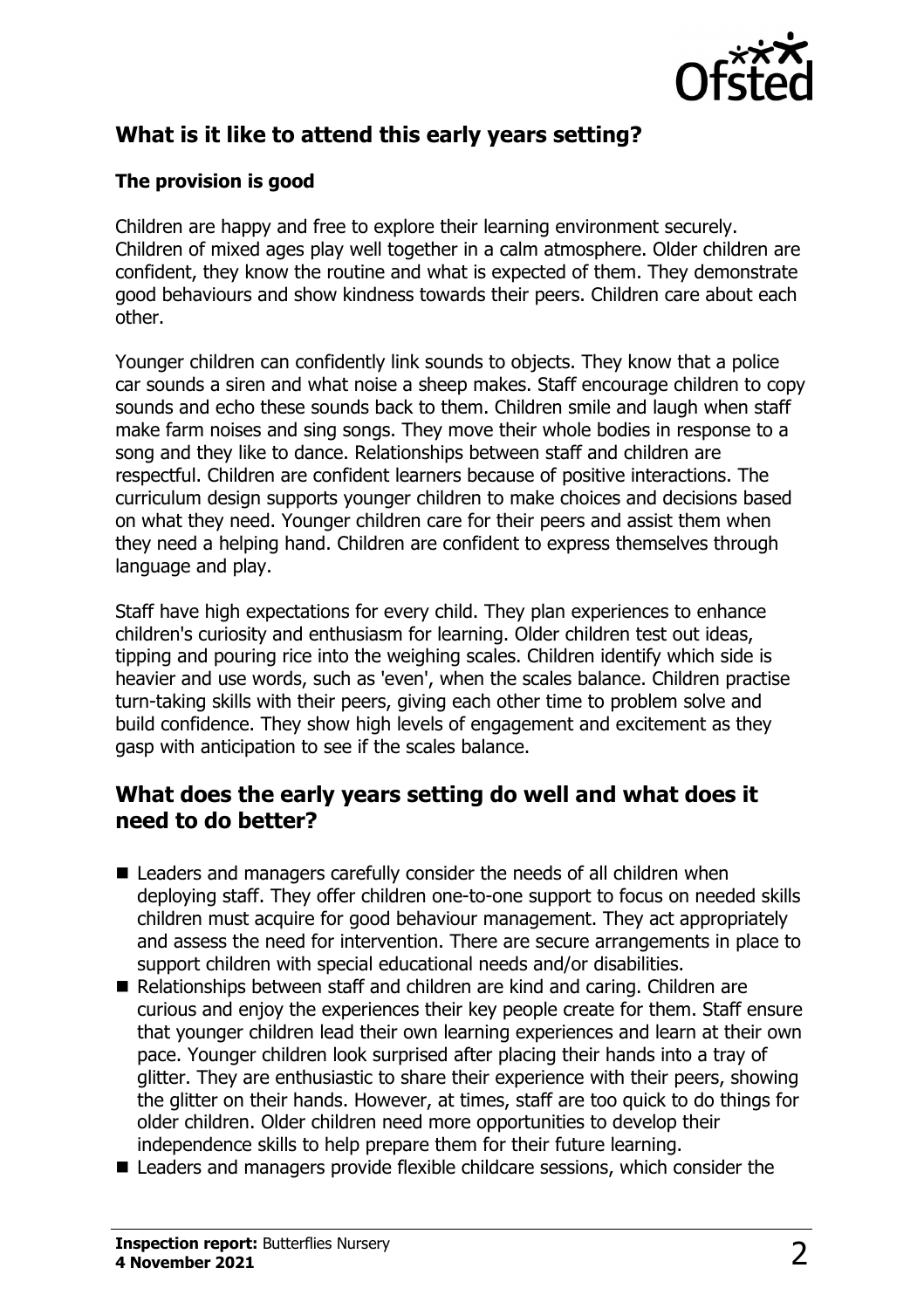

needs of the families in the community. Parents say that the nursery is 'great' because staff support children to settle in well and are flexible with sessions they provide. Leaders and managers carefully consider the childcare they offer and the impact it has on children. They identify the need for a strong key-person system, using a second key person to ensure children always have a named member of staff to meet their individual needs.

- Managers and leaders have robust procedures in place to ensure communication between key staff is strong. Staff benefit from regular room meetings and supervisions, where they talk about what children can do and what they need to learn next. Staff have time to reflect on children's learning and feed improvements into future planning and assessments.
- Parent partnership is strong. Staff work hard to understand all children's starting points. They know individual children's needs and interests and use these to plan next steps for learning. Parents say that their children's needs are highly met while at nursery. They know this because they receive good communication about their child and children make good progress.
- Children develop a good range of skills across all areas of learning within a wellplanned learning environment. Staff use stories and songs to promote children's interests. Staff consider which books and songs will enhance children's experiences to build further knowledge of a subject being taught. Staff use mathematical language during the daily routine. Older children clap and count, 'one, two, three, four' to show that it is the fourth day of the week. Children identify which dinosaur is 'big' and which one is 'bigger'.
- Staff working with younger children promote their communication and language skills well. For example, they know that when a child uses single words they are to model language and add extra words into the sentence. This helps children to build on the number of words they have in their vocabulary. However, for older children staff do not always extend children's language experiences. At times. older children have too many questions directed at them with little staff language returned to help extend children's vocabulary.

# **Safeguarding**

The arrangements for safeguarding are effective.

Leaders and managers are aware of their duty to safeguard all children. They follow robust recruitment processes, which helps to ensure the suitability of adults working with children. Leaders and managers ensure that all staff receive training on induction to the setting. Staff keep their skills up to date through ongoing training. Staff have excellent knowledge of child protection policies and can confidently discuss wider safeguarding issues, such as children being exposed to extremist views and female genital mutilation. Staff know the possible signs of abuse and neglect. They know who to report to if they have any concerns about a child's welfare. They are confident to whistle-blow if they had concerns about another member of staff.

# **What does the setting need to do to improve?**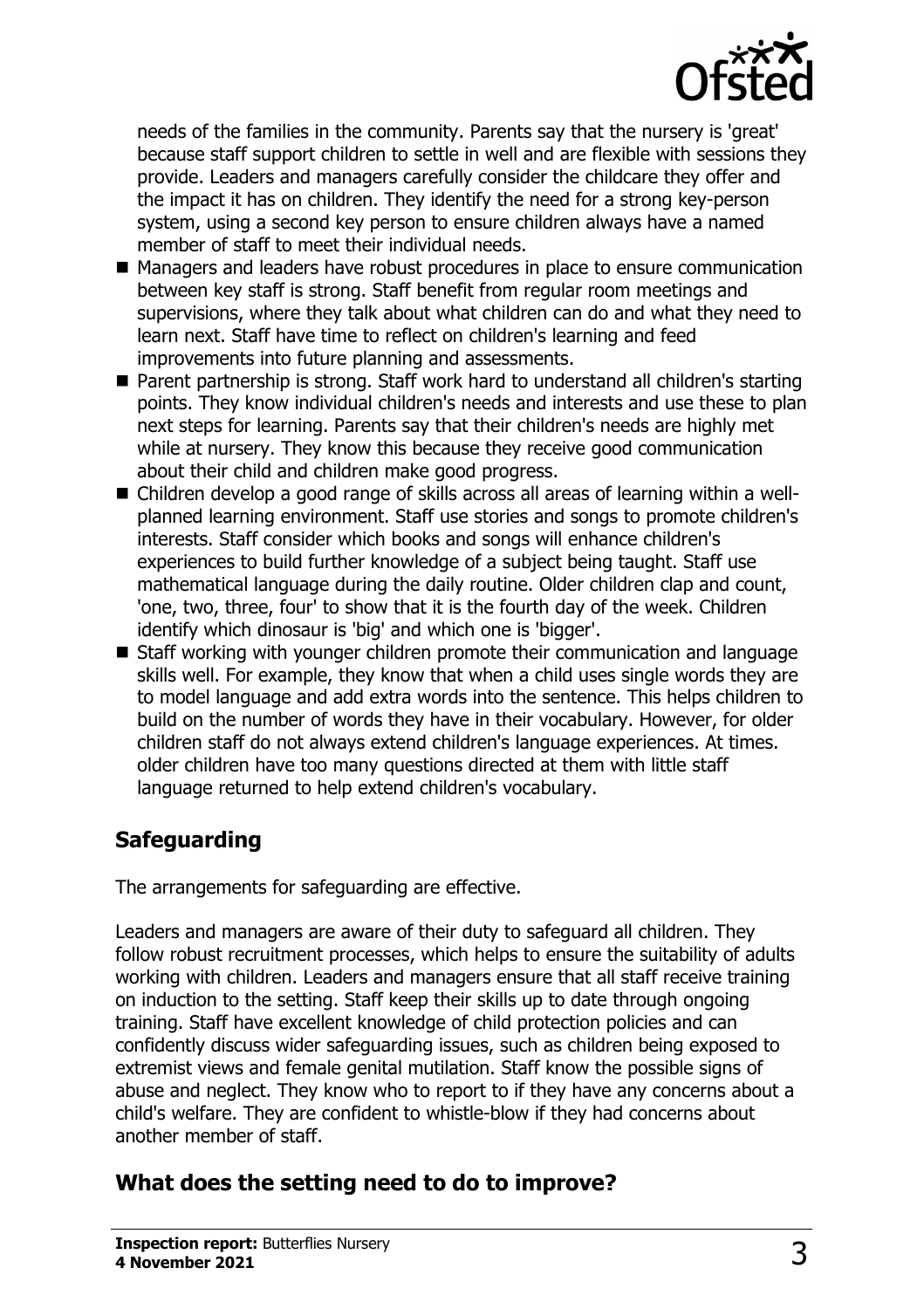

#### **To further improve the quality of the early years provision, the provider should:**

- build on staff's understanding of how to extend children's developing independence
- $\blacksquare$  build on staff's practice of how to help older children to develop a wide and varied vocabulary.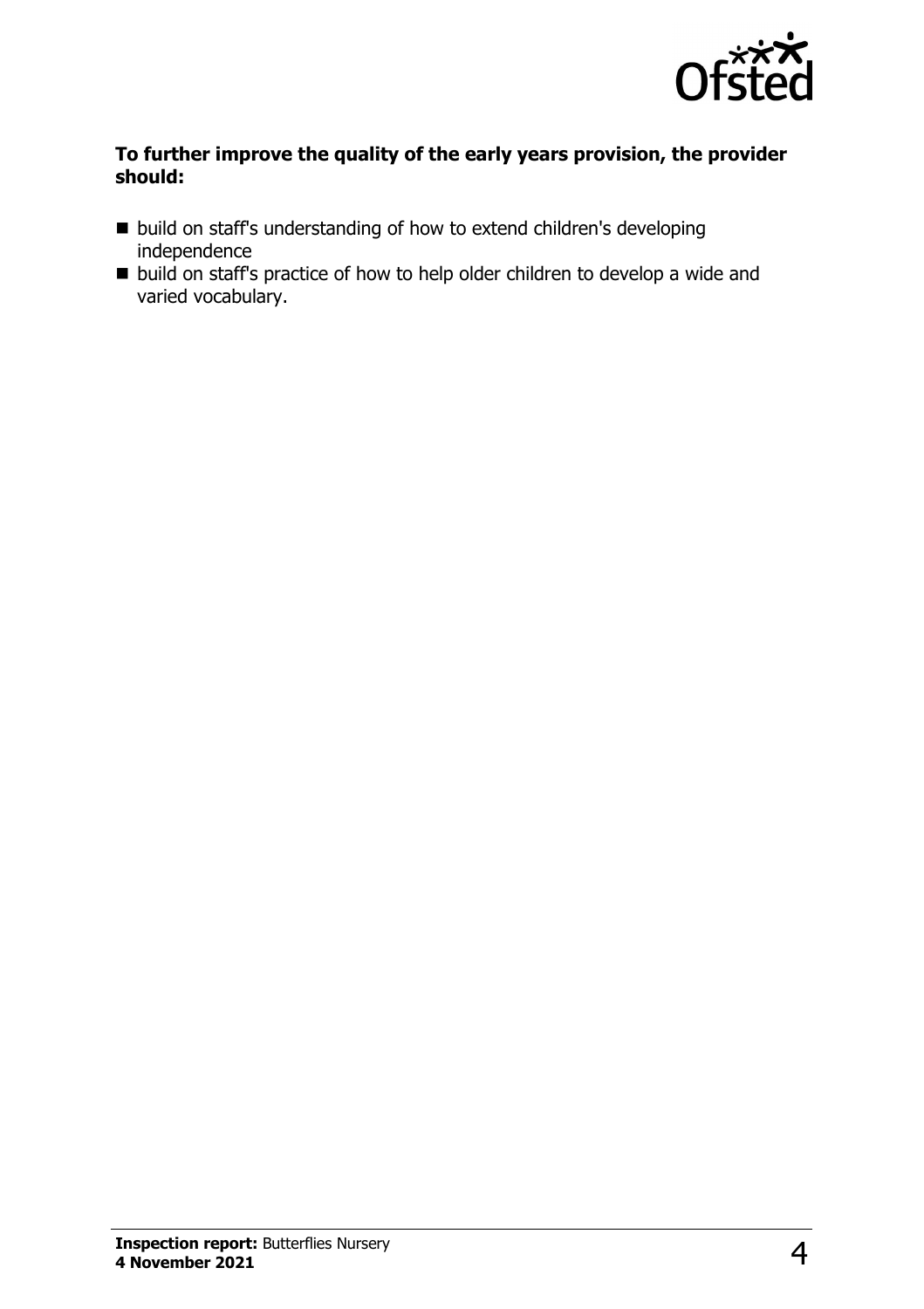

| <b>Setting details</b>                         |                                                                                      |
|------------------------------------------------|--------------------------------------------------------------------------------------|
| Unique reference number                        | 2502725                                                                              |
| <b>Local authority</b>                         | <b>Staffordshire</b>                                                                 |
| <b>Inspection number</b>                       | 10207724                                                                             |
| <b>Type of provision</b>                       | Childcare on non-domestic premises                                                   |
| <b>Registers</b>                               | Early Years Register, Compulsory Childcare<br>Register, Voluntary Childcare Register |
| Day care type                                  | Full day care                                                                        |
| Age range of children at time of<br>inspection | $0$ to $9$                                                                           |
| <b>Total number of places</b>                  | 49                                                                                   |
| Number of children on roll                     | 89                                                                                   |
| Name of registered person                      | <b>Butterflies Cannock Ltd</b>                                                       |
| Registered person unique<br>reference number   | RP905086                                                                             |
| Telephone number                               | 07469852655/01543 571404                                                             |
| Date of previous inspection                    | Not applicable                                                                       |

## **Information about this early years setting**

Butterflies Nursery registered in 2019 and is situated in Cannock, Staffordshire. The nursery employs 14 members of staff, 13 of whom hold appropriate early years qualifications at level 2, 3 and above. The manager holds a level 5 qualification. The pre-school is open Monday to Friday all year round offering flexible sessions. Sessions are from 6am until 10pm. The nursery receives funding for free early education for two-, three- and four-year-old children.

## **Information about this inspection**

**Inspector** Mikaela Stallard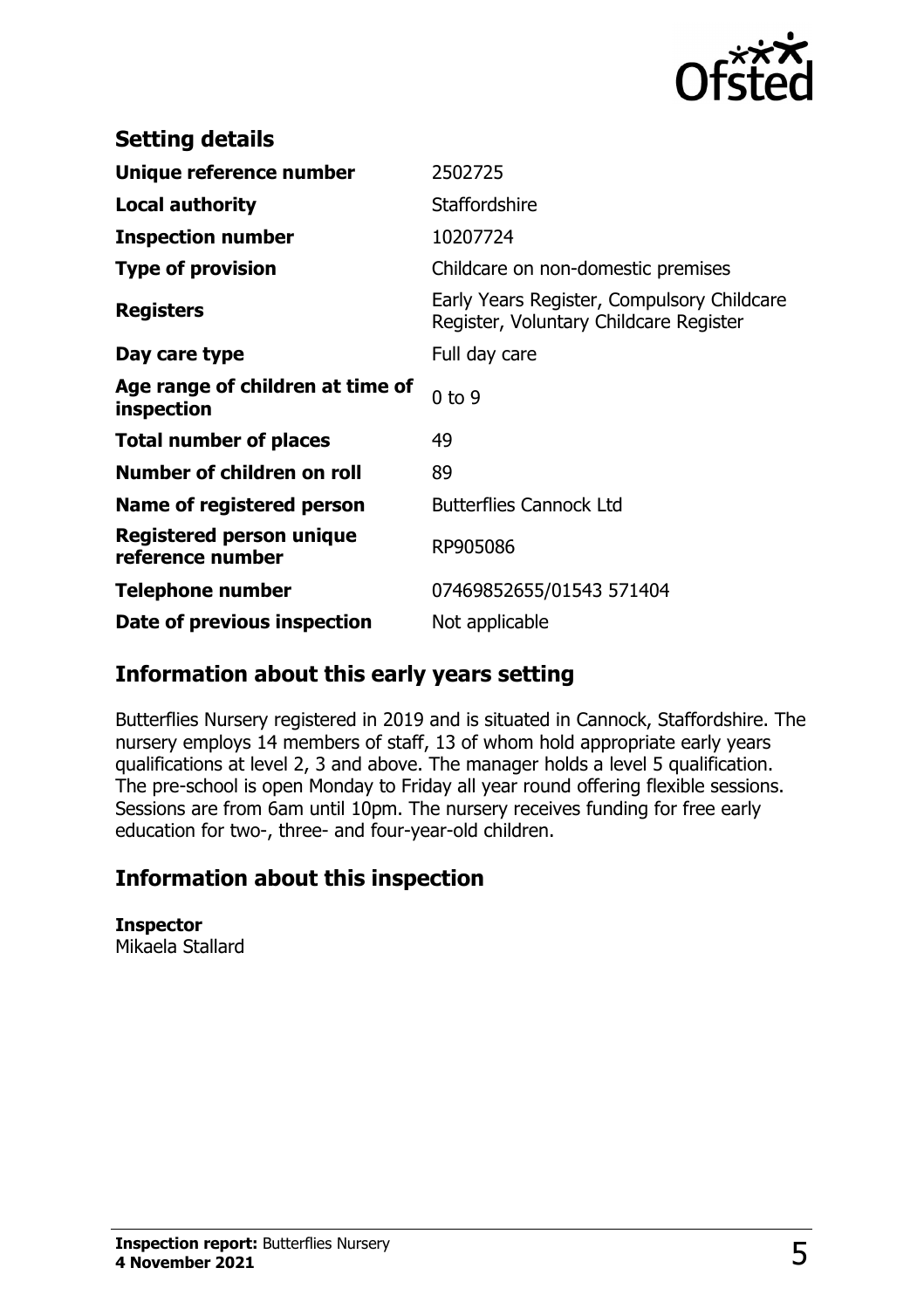

#### **Inspection activities**

- $\blacksquare$  This was the first routine inspection the provider received since the COVID-19 pandemic began. The inspector discussed the impact of the pandemic with the provider and has taken that into account in their evaluation of the provider.
- $\blacksquare$  The inspector conducted a learning walk with the manager and the intent of the curriculum was discussed.
- $\blacksquare$  The inspector spoke to children, parents and staff at appropriate times during the inspection.
- $\blacksquare$  The inspector held a meeting with the manager.
- $\blacksquare$  The inspector carried out a joint observation with the manager.
- The inspector reviewed documentation including staff suitability information and training certificates.

We carried out this inspection under sections 49 and 50 of the Childcare Act 2006 on the quality and standards of provision that is registered on the Early Years Register. The registered person must ensure that this provision complies with the statutory framework for children's learning, development and care, known as the early years foundation stage.

If you are not happy with the inspection or the report, you can [complain to Ofsted](http://www.gov.uk/complain-ofsted-report).